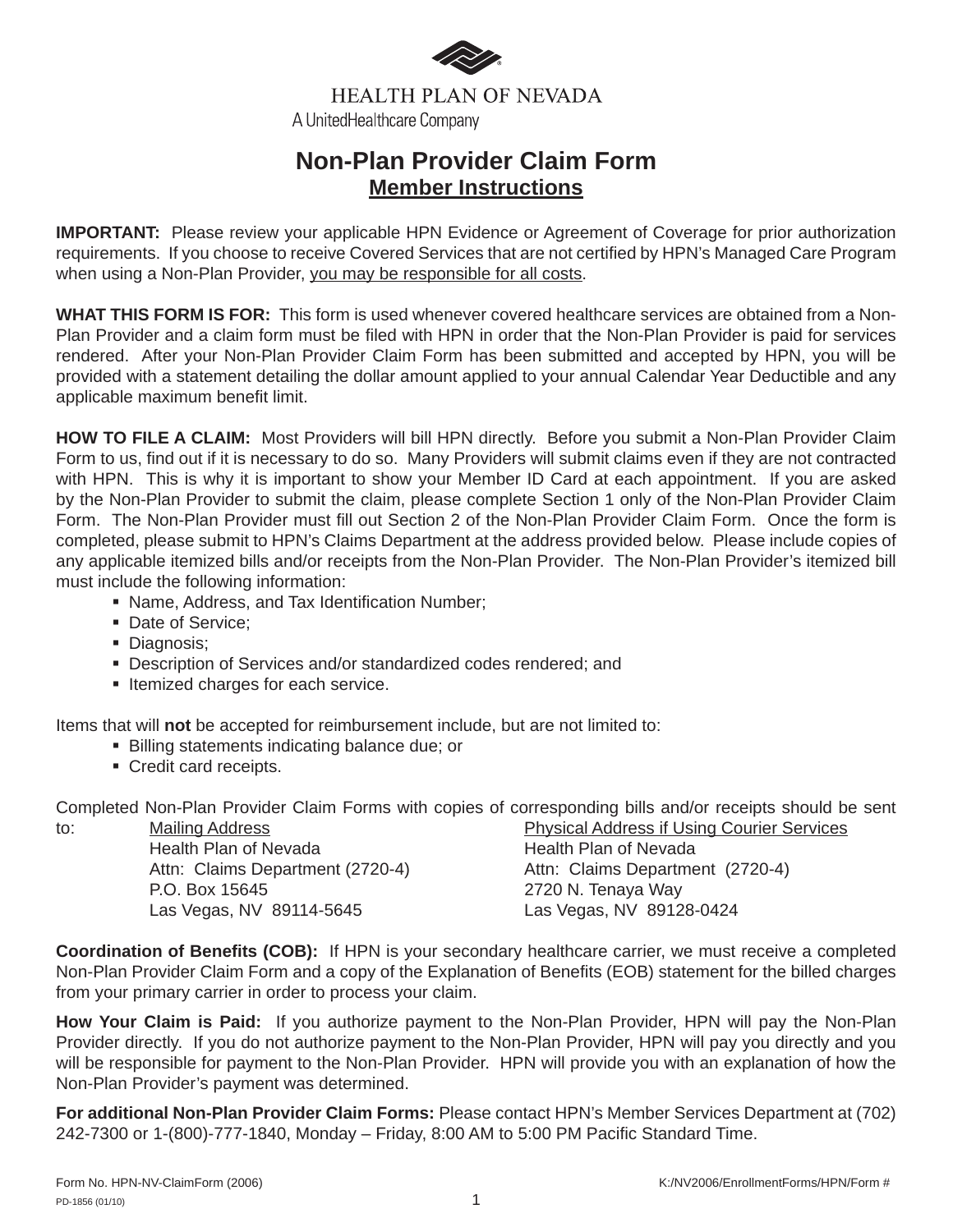## **PHOTOCOPIES OF THIS CLAIM FORM ARE NOT ACCEPTABLE**

Member: Give this form to your Non-Plan Provider before obtaining benefits for Covered Services. **Provider:** Certain Covered Services require Prior Authorization.

| <b>SECTION 1: Subscriber and Patient Information</b> |                                                                                                                                                                                                                                                                                                                                                                                                                                                                 |  |  |
|------------------------------------------------------|-----------------------------------------------------------------------------------------------------------------------------------------------------------------------------------------------------------------------------------------------------------------------------------------------------------------------------------------------------------------------------------------------------------------------------------------------------------------|--|--|
|                                                      |                                                                                                                                                                                                                                                                                                                                                                                                                                                                 |  |  |
|                                                      |                                                                                                                                                                                                                                                                                                                                                                                                                                                                 |  |  |
|                                                      |                                                                                                                                                                                                                                                                                                                                                                                                                                                                 |  |  |
|                                                      |                                                                                                                                                                                                                                                                                                                                                                                                                                                                 |  |  |
| 5.                                                   |                                                                                                                                                                                                                                                                                                                                                                                                                                                                 |  |  |
| 6.                                                   |                                                                                                                                                                                                                                                                                                                                                                                                                                                                 |  |  |
| 7.                                                   |                                                                                                                                                                                                                                                                                                                                                                                                                                                                 |  |  |
| 8.                                                   | If the patient is your enrolled Dependent and you are filing a claim, please include the following information:<br>Dependent's Name                                                                                                                                                                                                                                                                                                                             |  |  |
|                                                      |                                                                                                                                                                                                                                                                                                                                                                                                                                                                 |  |  |
|                                                      | Dependent's Address (if different from Subscriber)<br><b>Example 2014</b>                                                                                                                                                                                                                                                                                                                                                                                       |  |  |
|                                                      |                                                                                                                                                                                                                                                                                                                                                                                                                                                                 |  |  |
|                                                      | 9. Are any benefits provided or will they be provided under any other Health Benefit Plan for this claim? (Yes<br>or No) ________ If yes, explain below:                                                                                                                                                                                                                                                                                                        |  |  |
|                                                      |                                                                                                                                                                                                                                                                                                                                                                                                                                                                 |  |  |
|                                                      |                                                                                                                                                                                                                                                                                                                                                                                                                                                                 |  |  |
|                                                      | 10. If you are enrolled in an Individual Plan, when were you or your Dependent first treated for this accident or<br>sickness?                                                                                                                                                                                                                                                                                                                                  |  |  |
|                                                      | 11. Is this claim the result of an auto accident? (Yes or No) ________ If yes, please provide date and place of                                                                                                                                                                                                                                                                                                                                                 |  |  |
|                                                      | 12. The statements above are true and correct to the best of my belief. I authorize any hospital or physician<br>to furnish HPN or their authorized representative any information requested. Also, I hereby authorize<br>any hospital or physician to furnish HPN or their authorized representative to release or obtain from any<br>organization or persons any information which may be necessary to determine benefits payable under the<br>Plan with HPN. |  |  |
|                                                      |                                                                                                                                                                                                                                                                                                                                                                                                                                                                 |  |  |
|                                                      |                                                                                                                                                                                                                                                                                                                                                                                                                                                                 |  |  |
|                                                      | 13. I authorize payment of medical benefits to the undersigned physician or supplier for service designated in<br>Section 2.                                                                                                                                                                                                                                                                                                                                    |  |  |
|                                                      | Signed (Subscriber or Authorized Representative) Manual Communication and Date Communication of Signed (Subscriber or Authorized Representative) Manual Communication and Date                                                                                                                                                                                                                                                                                  |  |  |
|                                                      |                                                                                                                                                                                                                                                                                                                                                                                                                                                                 |  |  |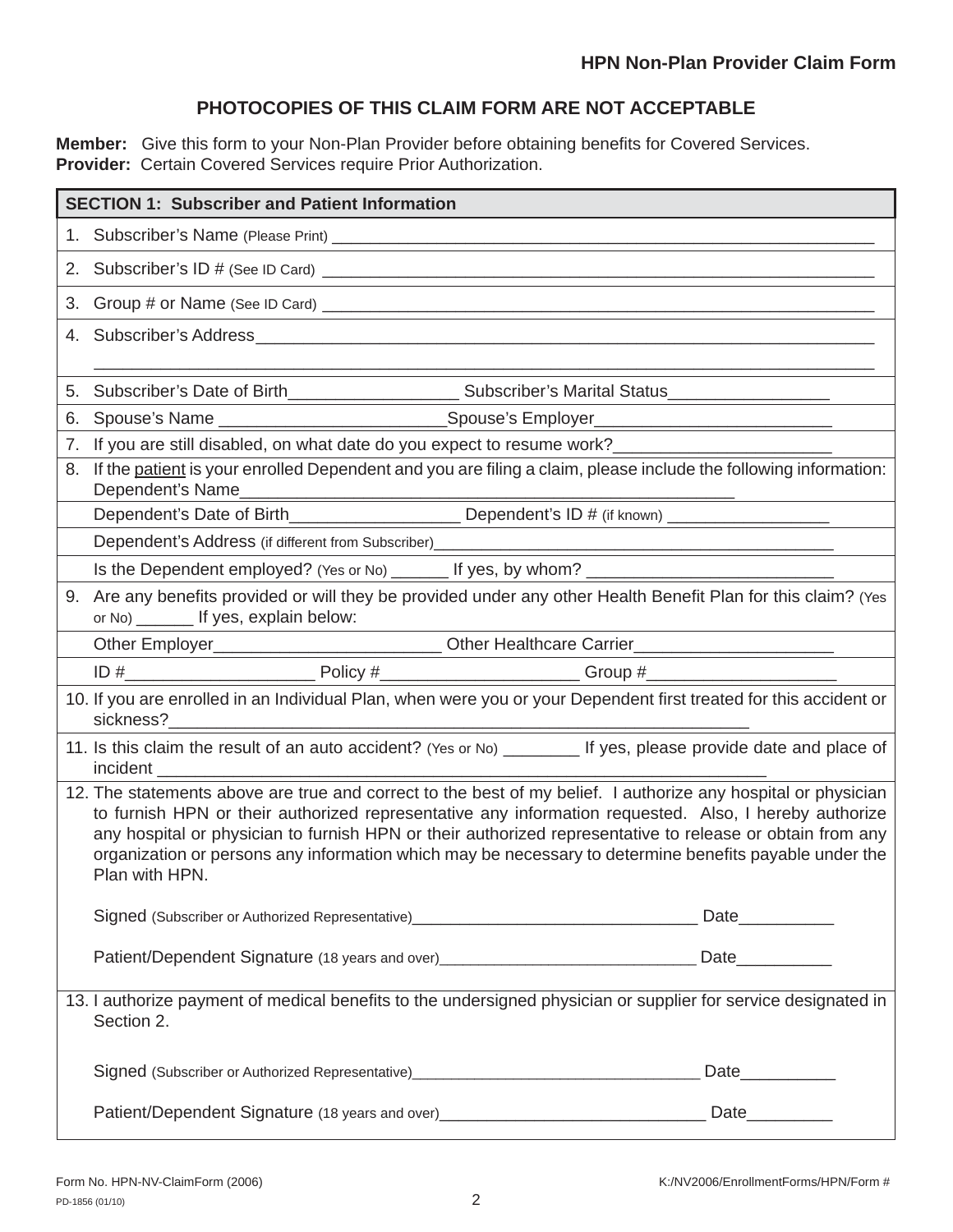## **HPN Non-Plan Provider Claim Form**

| SECTION 2: Physician or Supplier Information (Must be completed by Physician or Supplier)                                                                                       |                                                                                                                                  |                                                                                                                                                                                |  |
|---------------------------------------------------------------------------------------------------------------------------------------------------------------------------------|----------------------------------------------------------------------------------------------------------------------------------|--------------------------------------------------------------------------------------------------------------------------------------------------------------------------------|--|
| ILLNESS (First symptom) OR<br>14. DATE OF CURRENT:<br>$MM$  <br>$DD + YY$<br><b>INJURY (Accident) OR</b><br>PREGNANCY(LMP)                                                      | 15. IF PATIENT HAS HAD SAME OR SIMILAR ILLNESS.<br>GIVE FIRST DATE MM   DD   YY                                                  | 16. DATES PATIENT UNABLE TO WORK IN CURRENT OCCUPATION<br>MM DD<br>i YY<br>МM<br>DD YY<br>$\mathbf{I}$<br><b>FROM</b><br>T <sub>O</sub>                                        |  |
| 17. NAME OF REFERRING PHYSICIAN OR OTHER SOURCE                                                                                                                                 | 17a. I.D. NUMBER OF REFERRING PHYSICIAN                                                                                          | 18. HOSPITALIZATION DATES RELATED TO CURRENT SERVICES<br>$\overline{D}$<br>YY<br>DD YY<br>МM<br>МM<br><b>FROM</b><br>T <sub>O</sub>                                            |  |
| 19. RESERVED FOR LOCAL USE                                                                                                                                                      |                                                                                                                                  | 20. OUTSIDE LAB?<br>\$ CHARGES<br><b>YES</b><br>NO                                                                                                                             |  |
| 21. DIAGNOSIS OR NATURE OF ILLNESS OR INJURY. (RELATE ITEMS 1,2,3 OR 4 TO ITEM 24E BY LINE)<br>1.1                                                                              | 3.                                                                                                                               | 22. MEDICAID RESUBMISSION<br>ORIGINAL REF. NO.<br>CODE                                                                                                                         |  |
| 2.                                                                                                                                                                              | 23. PRIOR AUTHORIZATION NUMBER                                                                                                   |                                                                                                                                                                                |  |
| 24.<br>B<br>C<br>A                                                                                                                                                              | E<br>D                                                                                                                           | F<br>K<br>G<br>H<br>J                                                                                                                                                          |  |
| Place<br>Type<br>DATE(S) OF SERVICE <sub>TO</sub><br>From<br>0f<br>of<br>DD<br><b>DD</b><br>YY Service Service<br>МM<br>YY<br>МM                                                | PROCEDURES, SERVICES, OR SUPPLIES<br><b>DIAGNOSIS</b><br>(Explain Unusual Circumstances)<br>CODE<br>CPT/HCPCS<br><b>MODIFIER</b> | <b>SUPPLIER INFORMATION</b><br><b>DAYS</b><br>EPSD <sub>1</sub><br><b>RESERVED FOR</b><br>OR<br>Family<br>COB<br>EMG<br><b>LOCAL USE</b><br>\$ CHARGES<br><b>UNITS</b><br>Plan |  |
|                                                                                                                                                                                 |                                                                                                                                  |                                                                                                                                                                                |  |
|                                                                                                                                                                                 |                                                                                                                                  |                                                                                                                                                                                |  |
|                                                                                                                                                                                 |                                                                                                                                  |                                                                                                                                                                                |  |
|                                                                                                                                                                                 |                                                                                                                                  |                                                                                                                                                                                |  |
|                                                                                                                                                                                 |                                                                                                                                  | <b>PHYSICIAN OR</b>                                                                                                                                                            |  |
|                                                                                                                                                                                 |                                                                                                                                  |                                                                                                                                                                                |  |
| 25. FEDERAL TAX I.D. NUMBER<br><b>SSN EIN</b>                                                                                                                                   | 26. PATIENT'S ACCOUNT NO.<br>27. ACCEPT ASSIGNMENT?<br>(For govt. claims, see back)<br><b>YES</b><br>NO.                         | 28. TOTAL CHARGE<br>30. BALANCE DUE<br>29. AMOUNT PAID<br>\$<br>\$<br>\$                                                                                                       |  |
| 31. SIGNATURE OF PHYSICIAN OR SUPPLIER<br>INCLUDING DEGREES OR CREDENTIALS<br>(I certify that the statements on the reverse<br>apply to this bill and are made a part thereof.) | 32. NAME AND ADDRESS OF FACILITY WHERE SERVICES WERE<br>RENDERED (If other than home or office)                                  | 33. PHYSICIAN'S, SUPPLIER'S BILLING NAME, ADDRESS, ZIP CODE<br>& PHONE #                                                                                                       |  |
| SIGNED<br>DATE                                                                                                                                                                  |                                                                                                                                  | PIN#<br>GRP#                                                                                                                                                                   |  |

WARNING: It is unlawful to knowingly provide false, incomplete, or misleading facts or information to an insurance company for the purpose of defrauding or attempting to defraud the company, penalties may include imprisonment, fines, denial of insurance, and civil damages. Any insurance company or agent of an insurance company who knowingly provides false, incomplete, or misleading facts or information to a policyholder or claimant for the purpose of defrauding or attempting to defraud the policyholder or claimant with regard to a settlement or award payable from insurance proceeds shall be reported to the Division of Insurance.